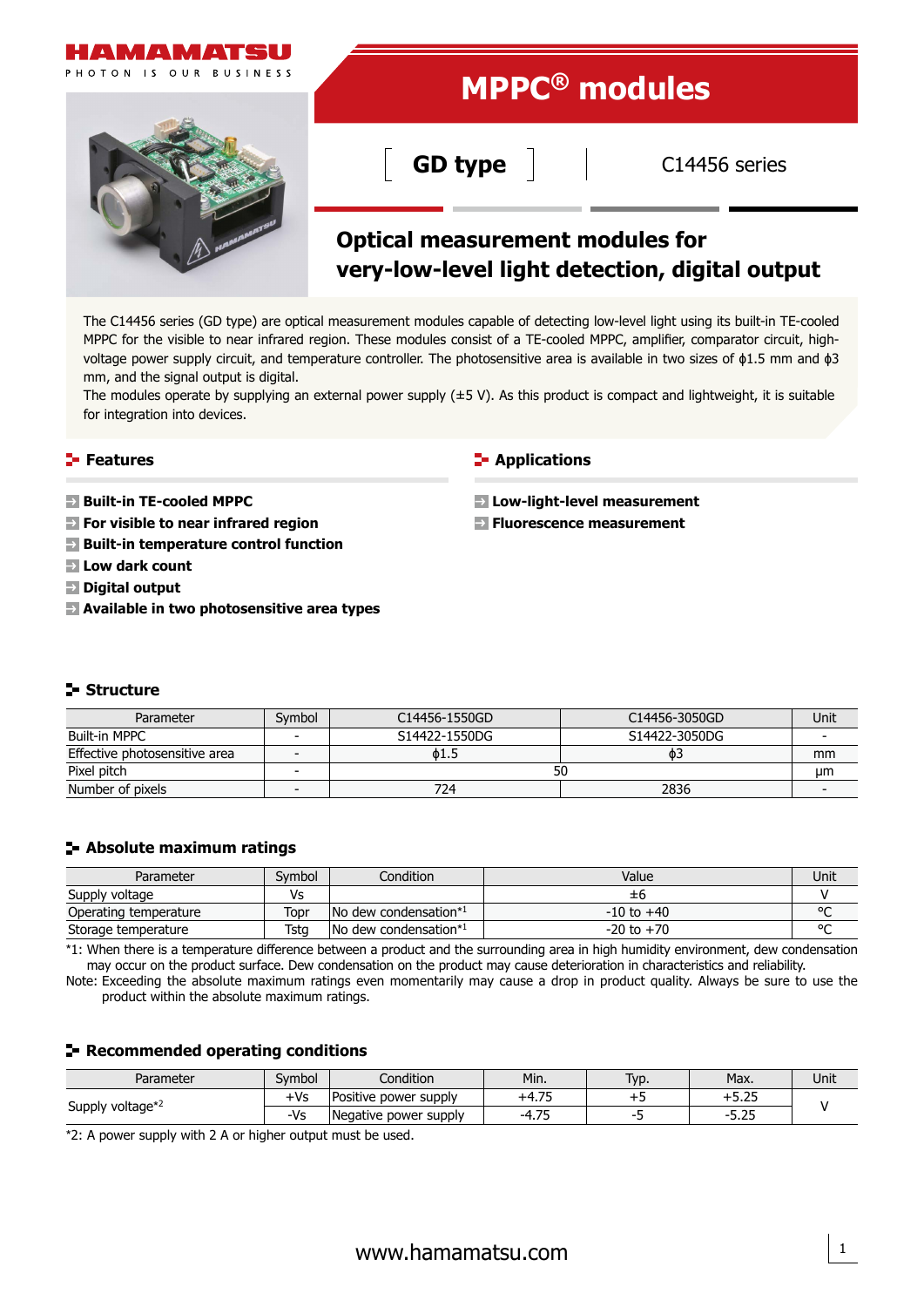# **Electrical and optical characteristics (Ta=25 °C, λ=λp, Vs=±5 V, unless otherwise noted)**

| Parameter                                      | Symbol                   | Condition           | C14456-1550GD  |        |                          | C14456-3050GD            |        |                          |               |
|------------------------------------------------|--------------------------|---------------------|----------------|--------|--------------------------|--------------------------|--------|--------------------------|---------------|
|                                                |                          |                     | Min.           | Typ.   | Max.                     | Min.                     | Typ.   | Max.                     | Unit          |
| Spectral response range                        | $\Lambda$                |                     | 350 to 1000    |        | 350 to 1000              |                          |        | nm                       |               |
| Peak sensitivity wavelength                    | λp                       |                     |                | 600    | $\overline{\phantom{0}}$ | $\overline{\phantom{0}}$ | 600    | -                        | nm            |
| Chip temperature<br>(setting temperature)*3 *4 | Tchip                    |                     |                | $-20$  | $\overline{\phantom{0}}$ |                          | $-20$  |                          | °C            |
| Photon detection efficiency                    | <b>PDE</b>               | Threshold: 0.5 p.e. |                | 40     | $\overline{\phantom{0}}$ |                          | 40     | $\overline{\phantom{0}}$ | $\frac{0}{0}$ |
| Dark count                                     | <b>CD</b>                | Threshold: 0.5 p.e. |                | 15     | 40                       | -                        | 60     | 150                      | kcps          |
| Comparator output                              | $\overline{\phantom{a}}$ |                     | TTL compatible |        |                          |                          |        | $\overline{\phantom{a}}$ |               |
| Comparator threshold level                     |                          |                     | 0.5            |        |                          |                          | 0.5    |                          |               |
| Current consumption                            | Ic                       | +5 V                |                | $+200$ | $+1500$                  | $\overline{\phantom{0}}$ | $+200$ | $+1500$                  | mA            |
|                                                |                          | $-5V$               |                | $-20$  | $-40$                    | $\overline{\phantom{0}}$ | $-20$  | $-40$                    |               |

\*3: When the chip temperature strays from the setting temperature by 5 °C, cooling automatically stops, and signals are no longer output. \*4: The setting temperature cannot be changed.

### **Block diagram**



### **E-** Connection example

Using the supplied power cable, connect the MPPC module to a power supply. You can count output pulses by connecting the MPPC module to a frequency counter.



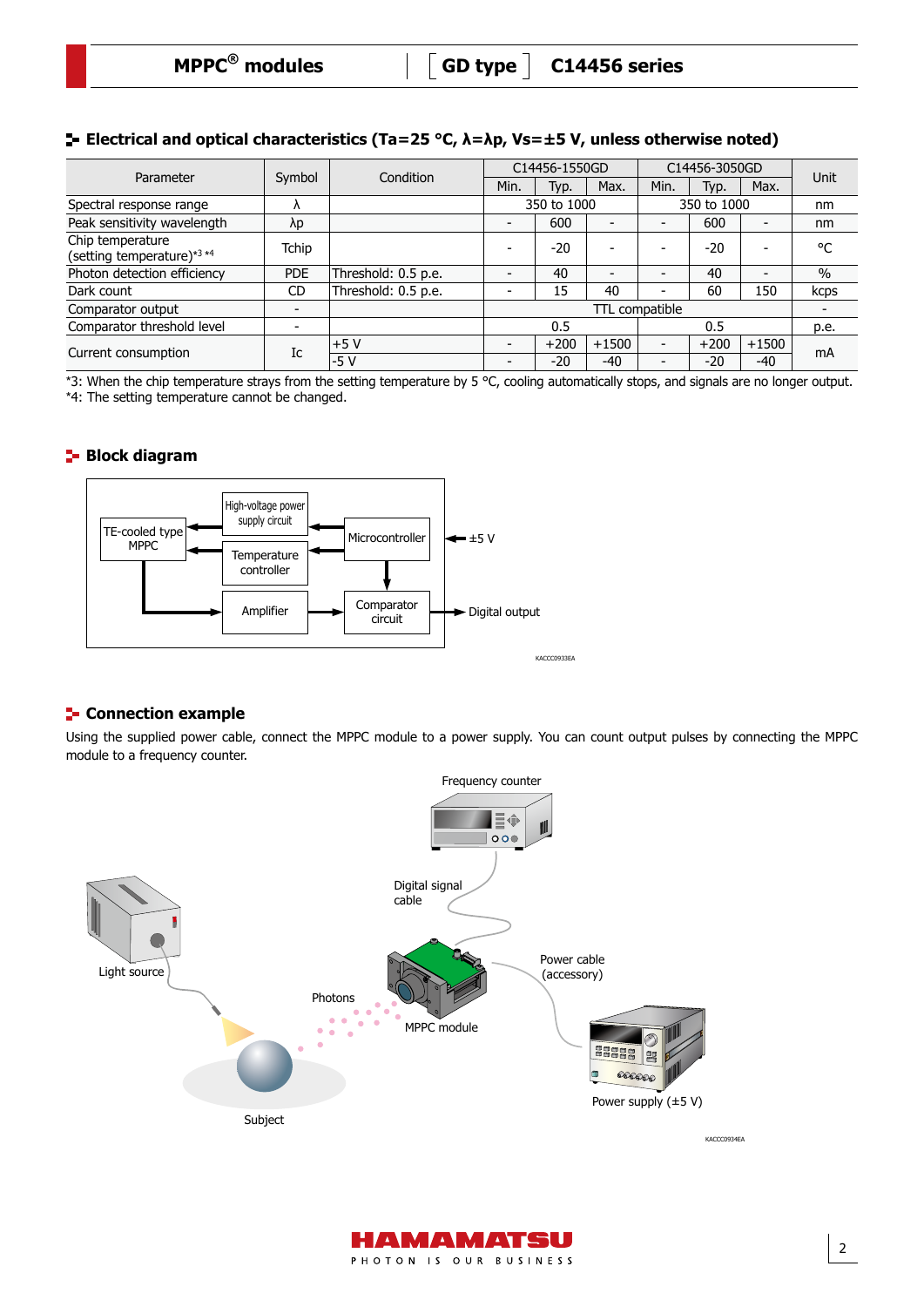





**Linearity** 



KACCB0589EA

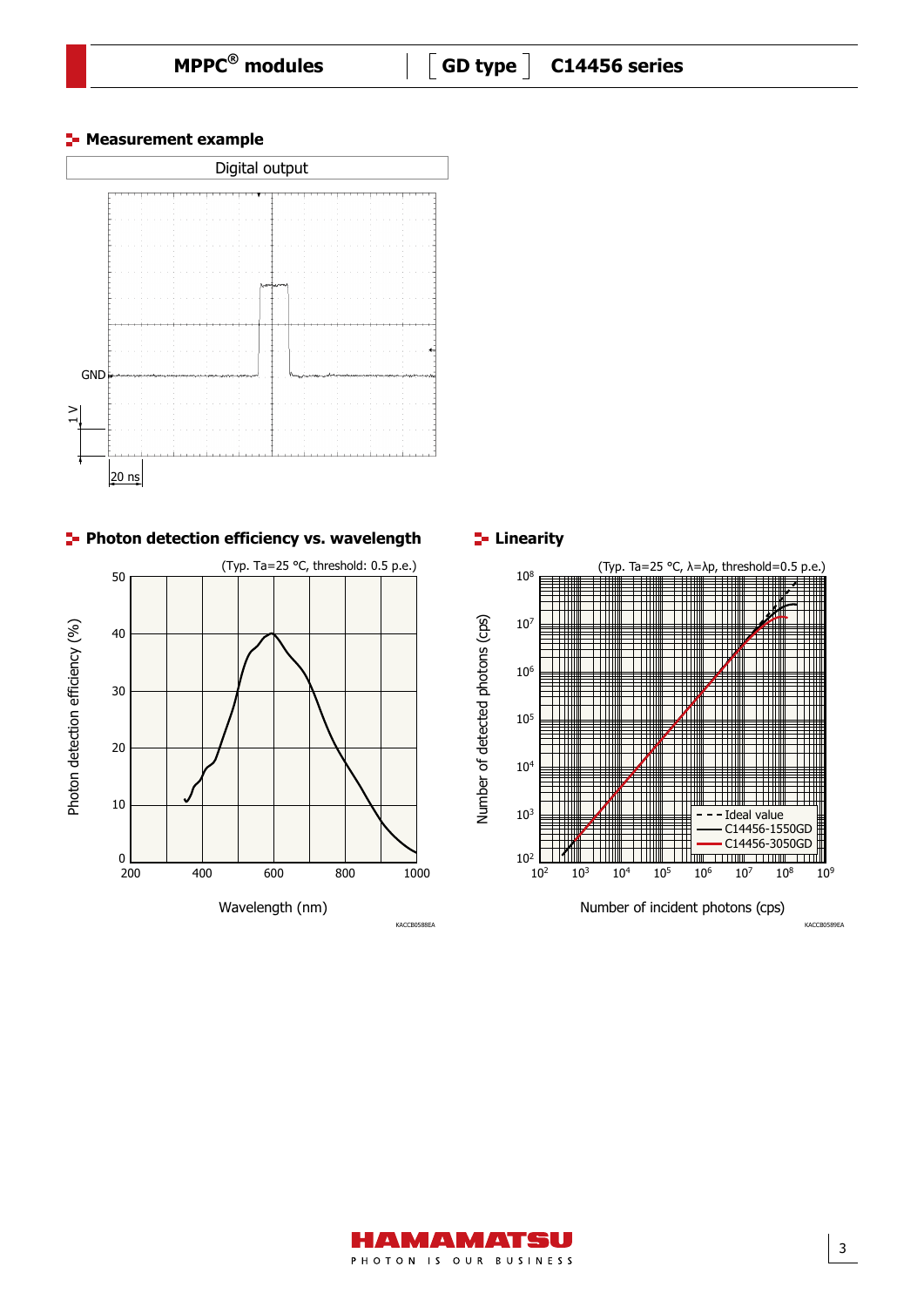# **P** Dimensional outline (unit: mm)



Note: When using this product, provide heat dissipation measures by using a heatsink or through thermal coupling with the enclosure that you will use. Keep the thermal resistance to 3 °C/W or less.